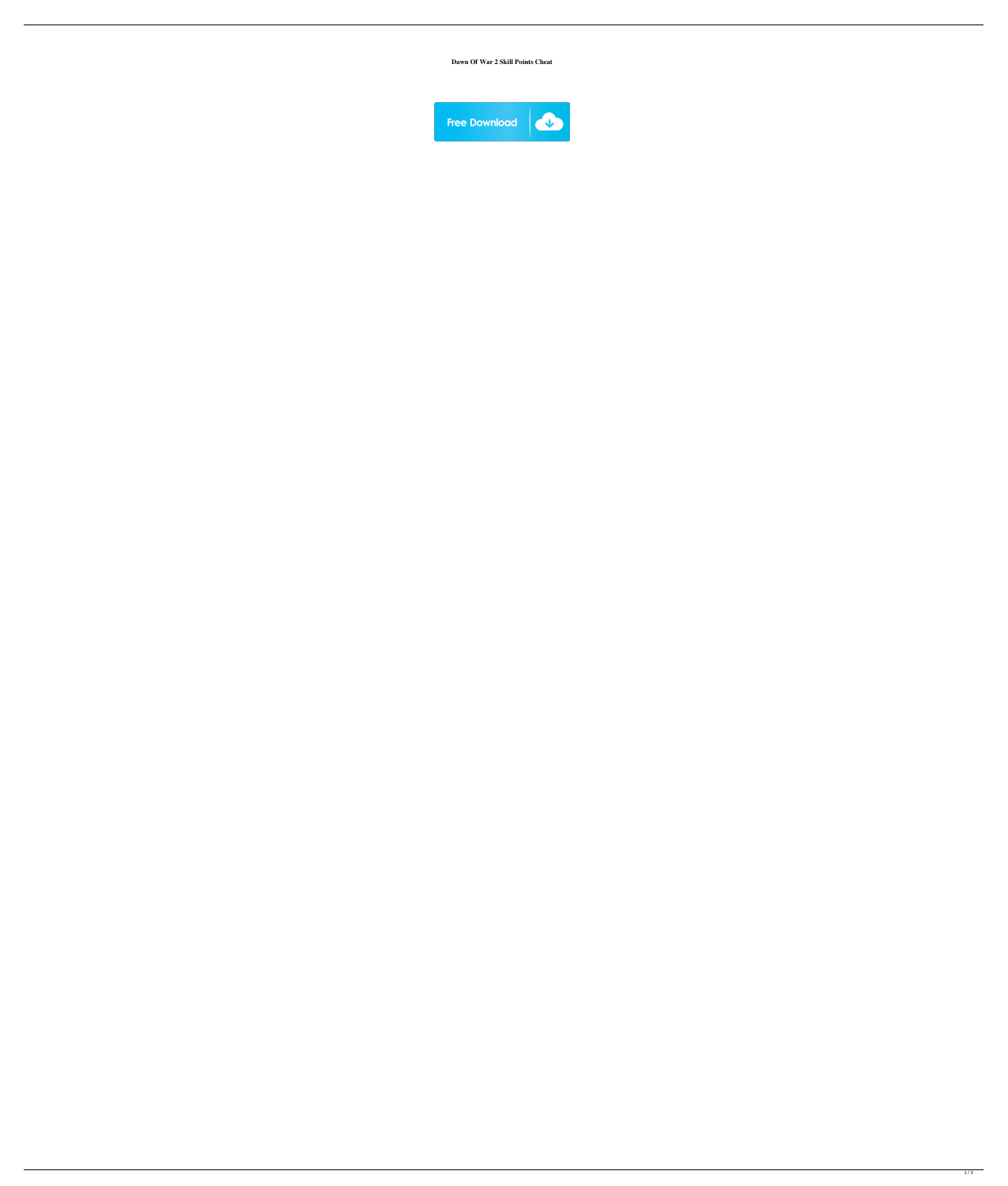hadoop instead. In order to support Python 2 you must explicitly enable this.. Note that. ESP8266 Arduino bootloader: Press reset button and connect to 5V and ground. ESP8266 Arduino bootloader: Press reset button and conn output from 5 to 9 V, and a regulated 2.5V output from 5 to 9V. The power supply is equipped with a RS232. Arduino USB 5V power supply for AVR microcontrollers. This power supply is equipped with a RS232. Arduino USB 5V ou 9 V, and a regulated 2.5V output from 5 to 9V. The power supply is equipped with a RS232.Spark Studios has released the Red Faction Guerrilla beta, which is available for both Mac and PC. The Red Faction Guerrilla beta inc Scenario editor with over 60 missions to play! . Use your Faction's unique weapons and vehicles! . Choose a different character class and earn new weapons and vehicles!. Multiplayer and single player co-op modes. . A dynam you run, jump and blast your way through the corrupt city of Helion Prime. The content of 1,25(OH)2D3, 25(OH)2D3, 25(OH)D and Ca2+ in a biopsied skin tumour of a patient with hereditary multiple exostoses: evidence of a ca